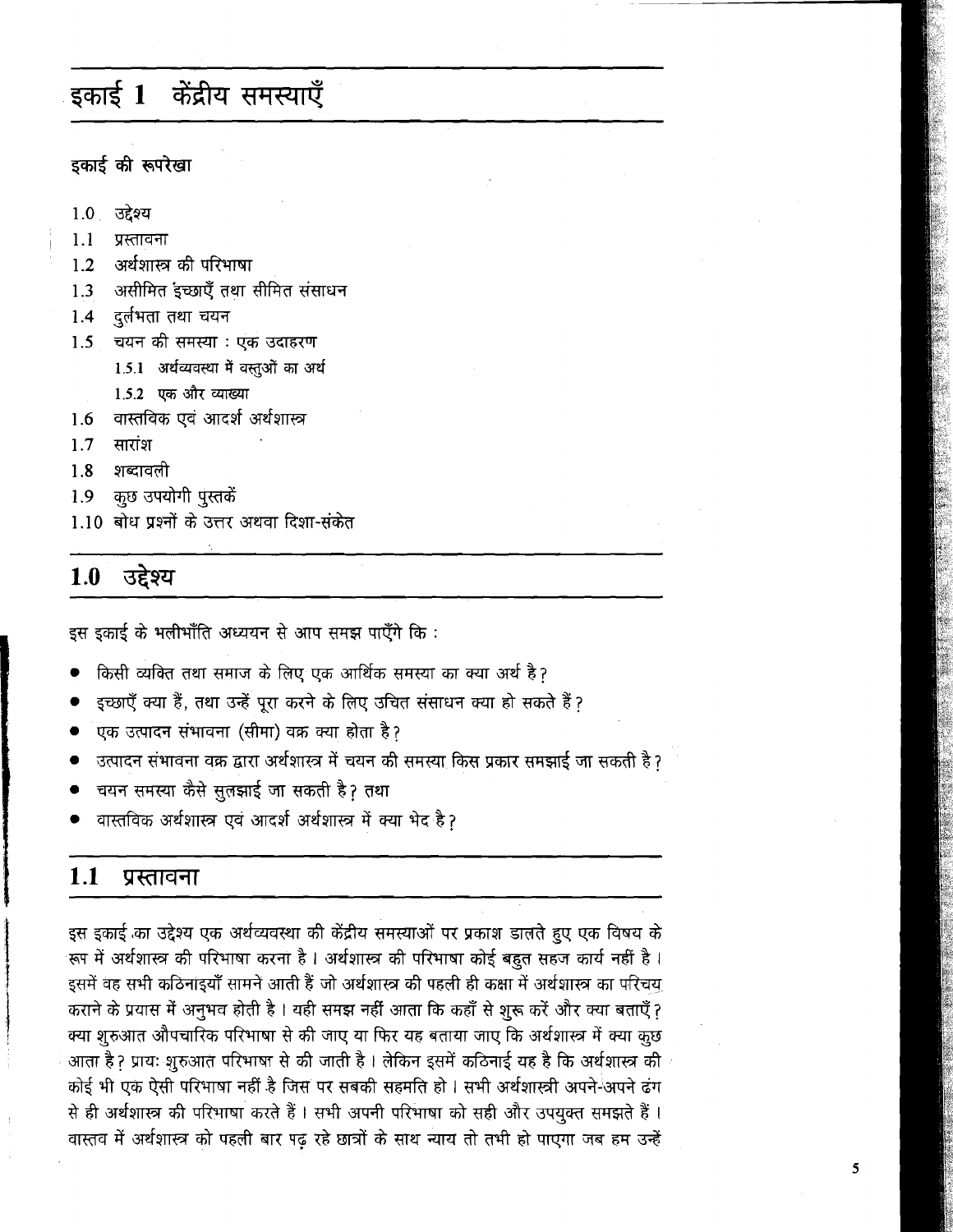यह बता सकें कि आखिर अर्थशास्त्र क्या है किसके बारे में, इसी दृष्टिकोण को ध्यान में रखते हुए हम एडम स्मिथ, अल्फ्रेड मार्शल अथवा जे.एम.केन्स की परिभाषाओं को न बताकर लॉयनेल रोबिन्स की परिभाषा को स्पष्ट करना चाहेंगे।

#### अर्थशास्त्र की परिभाषा  $1.2$

लॉयनेल रोबिन्स के अनुसार अर्थशास्त्र वह विज्ञान है जो लक्ष्यों तथा वैकल्पिक प्रयोगों वाले सीमित संसाधनों के बीच संबंधों के रूप में मानवीय व्यवहार का अध्ययन करता है । आइए देखें कि रोबिन्स ने अपनी परिभाषा में किन बातों पर बल दिया है ? उनका सबसे महत्त्वपूर्ण विचार तो यह है कि इस विषय के अंतर्गत हम मानवीय व्यवहार का अध्ययन करते हैं। यह कहा जा सकता है कि ऐसे तो कई अन्य शास्त्र अथवा विषय हैं जो किसी न किसी तरह मानवीय व्यवहार के अध्ययन से जुड़े हैं जैसे समाजशास्त्र, मनोविज्ञान और राजनीति शास्त्र आदि । इन विषयों में भी व्यक्तियों के व्यक्तिगत तथा सामूहिक व्यवहार का ही अध्ययन होता है। पर अर्थशास्त्र में हम आर्थिक गतिविधियों से जुडे मानवीय व्यवहार पर ही अपना ध्यान केन्द्रित रखते हैं। जैसे एक विद्वान का कहना है, "अर्थशास्त्र का मानवीय व्यवहार के अध्ययन का अपना विलक्षण अंदाज है जो इसे अन्य सामाजिक शास्त्रों से भिन्न स्वरूप प्रदान करता है। रोबिन्स का अपना कथन ही इस बात को स्पष्ट कर देता है। अर्थशास्त्र उद्देश्यों की प्राप्ति के निमित्त सचेत प्रयास के रूप में मानवीय व्यवहार की व्याख्या करता हे ।"

### असीमित इच्छाएँ तथा सीमित संसाधन  $1.3$

अर्थशास्त्र का आरम्भ ही मानवीय इच्छाओं, अभिलाषाओं और आवश्यकताओं से होता है। इतिहास के हर चरण में लोगों की इच्छाएँ तथा आवश्यकताएँ अवश्य रही हैं । इनमें से कुछ तो जीवित रहने की बुनियादी आवश्यकताएँ कही जा सकती है, जैसे रोटी, कपड़ा और मकान आदि। यह भी कहा जा सकता है कि मानवीय आवश्यकताओं का उदगम् शरीर से जुड़ा हुआ हैं पर व्यवहारिक दृष्टि से देखा जाए तो हमारी अधिकतर आवश्यकताएँ समाज में मिलकर रहने से ही उत्पन्न होती है । समाज का अस्तित्व ही हमारी अधिकतर आवश्यकताओं का आधार हैं समाज की संस्कृति में निहित जटिल कारक इन आवश्यकताओं का निर्धारण करते हैं । हर समाज की भोजन जैसी मूलभूत आवश्यकताओं का स्वरूप भी समाज की सभ्यता एवं संस्कृति ही सुनिश्चित करती है। अतः हम कह सकते हैं कि यद्यपि आवश्यकताएँ शरीर से जुड़ी हैं लेकिन उनका स्वरूप मानवीय समाज ही निर्धारित करता है। इन मानवीय आवश्यकताओं की एक अन्य विलक्षणता यह है कि ये बार-बार पैदा होती रहती है। उदाहरण के लिए एक बार भोजन कर लेने से भूख कुछ समय के लिए ही मिटती है लेकिन कुछ समय बाद फिर लगती है। लोग चाहते हैं कि उनकी आवश्यकताएँ, अभिलाषाएँ और आकांक्षाएँ पूरी हों ' तथा इसी उद्देश्य से सभी मानवीय गतिविधियाँ प्रेरित होती हैं। इस तरह से अर्थशास्त्र मानवीय लक्ष्यों, उद्देश्यों तथा उपलब्ध संसाधनों के प्रयोग द्वारा इनकी प्राप्ति से जुड़ा है। ये प्राप्ति निजी भी हो सकती हैं और सामूहिक भी। उदाहरण के लिए यदि आपको कुछ ठंडा पीने की इच्छा है तो आपके पास पैसा होना जरूरी है। घर बनाने के लिए ईंट, सीमेंट, इस्पात, लकड़ी व शीशे आदि की आवश्यकता होती है, इसी प्रकार गेहूँ का उत्पादन तभी संभव हो पाएगा जब उपयुक्त ज़मीन के साथ बीज, उर्वरक और सिंचाई के लिए जल भी सुलभ हों। इन सभी उदाहरणों में आप उद्देश्य तथा संसाधन की स्पष्ट रूप से पहचान कर सकते हैं। एक अन्य उदाहरण पर गौर करें : आप काम पर पहुँचने के लिए अपनी कार से जाते है; आप काम पर पैसा कमाने की खातिर जाते हैं; और संभव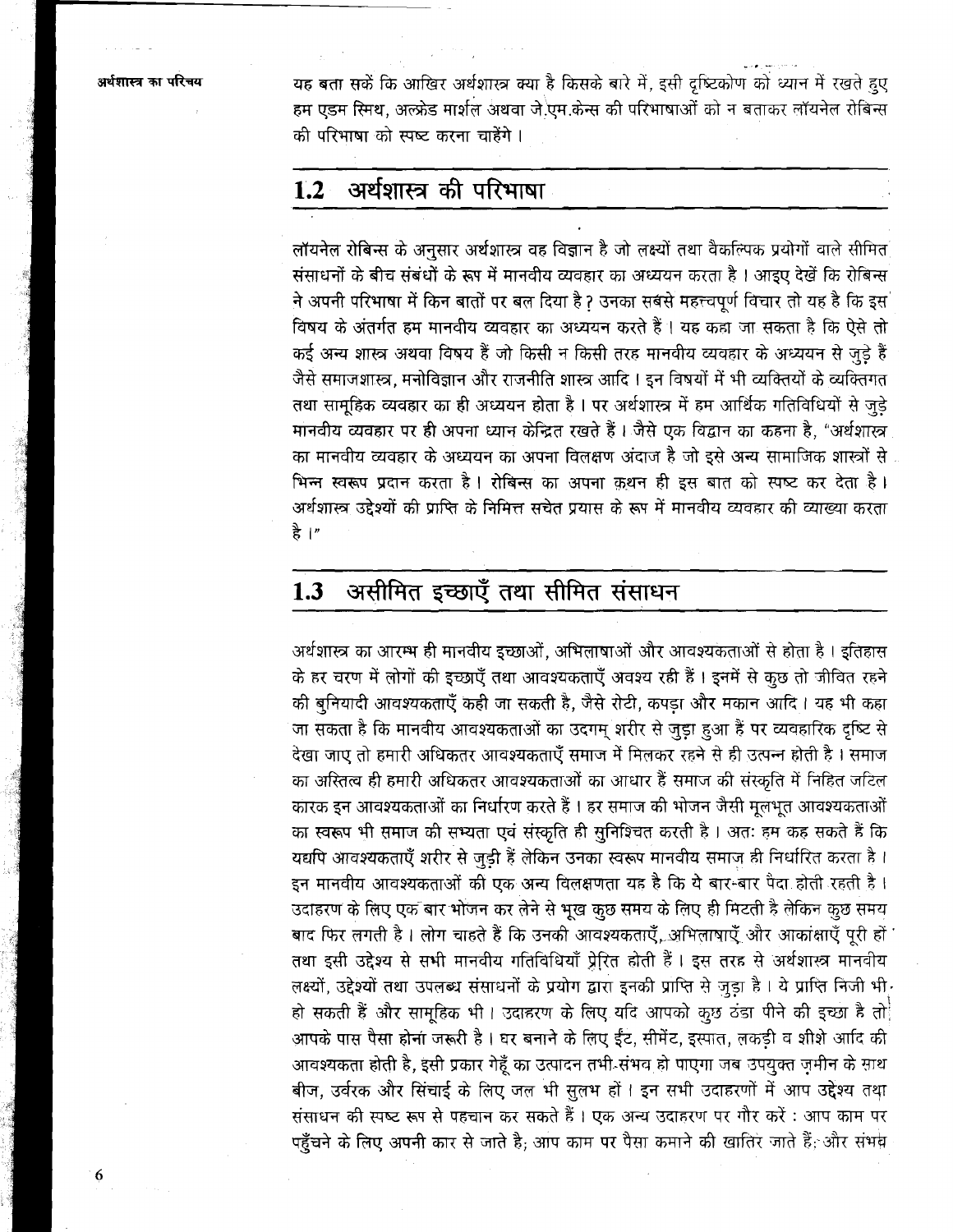केंद्रीय समस्याएँ

है कि पैसा आप नई कार खरीदने के लिए कमाना चाहते हों । इन सभी से यह बात तो स्पष्ट है कि उद्देश्यों की प्राप्ति के लिए हमें संसाधनों की आवश्यकता होती है।

## बोध प्रश्न 1

ा) यदि आपकी मासिक आय एक हजार रुपया हो तो कुछ ऐसी जैविक आवश्यकताएँ बताइए जिनकी पूर्ति का प्रयास आप पहले करेंगे ? (दूसरे शब्दों में, कुछ ऐसी वस्तुओं के नाम बताइए जिन्हें आप जीवन के लिए आवश्यक मानते हैं)।

<u> 1980 - Jan James John Schwarzer (d. 1980)</u>

2) आप जमीन के एक टुकड़े पर गन्ने की खेती करना चाहते हैं। उत्पादन प्राप्ति के लिए आप किन-किन संसाधनों का प्रयोग करेंगे?

# 1.4 दुर्लभता तथा चयन

रोबिन्स की परिभाषा में मानवीय आवश्यकताओं को पूरा करने के लिए संसाधनों की दुर्लभता पर बल दिया गया है। फिर भी यह प्रश्न उठता है कि आखिर इस दुर्लभता का इतना महत्व क्यों है? अर्थशास्त्र में इस दुर्लभता का अर्थ आवश्यकताओं की तुलना में साधनों का सीमित होना है। दूसरे शब्दों में, (किसी व्यक्ति या समाज की) आवश्यकताओं तथा संसाधनों के बीच अन्तराल ही 'दुर्लभता' है और इसी के परिणाम स्वरूप किसी आर्थिक समस्या का जन्म होता है । यहीं पर रोबिन्स की परिभाषा के एक और पहलू पर ध्यान दिलाना आवश्यक है। किसी आवश्यकता की संपूर्ति के लिए काम आने वाले संसाधन केवल इसी काम आ सकते हों, ऐसा नहीं है। इन संसाधनों के अनेक प्रयोग हो सकते हैं। एक संसाधन अनेक उद्देश्यों की प्राप्ति में सहायक हो सकता है। उदाहरण के लिए, इस इकाई के लेखन में अब तक मैं अपने कीमती समय का एक घंटा लगा चुका हूँ । यह समय एक संसाधन है तथा हर व्यक्ति के पास यह सीमित होता है। यदि मैं यह लेखन कार्य न कर रहा होता तो शायद रतन टाटा पुस्तकालय (देहली स्कूल ऑफ इक्नॉमिक्स) जाकर व्यष्टि अर्थशास्त्र की किसी नई पुस्तक को पढ़ रहा होता, या फिर किसी पुस्तक भण्डार में नई आयी किताबों में अपनी पसन्द की कोई पुस्तक ढूँढ़ रहा होता । या फिर मैं शायद टेलीविज़न पर कोई रोचक कार्यक्रम देखता या उससे चाहे किसी फिल्म के बारे ही सही, नई जानकारी पाने का प्रयास करता। यह तो आप समझ ही गए होंगे कि समय का प्रयोग कितने कार्यों के लिए किया जा सकता है । वैसे यहाँ इतना जान लेना ही पर्याप्त है कि प्रत्येक दुर्लभ संसाधन का एक से अधिक कार्यों में प्रयोग हो सकता है।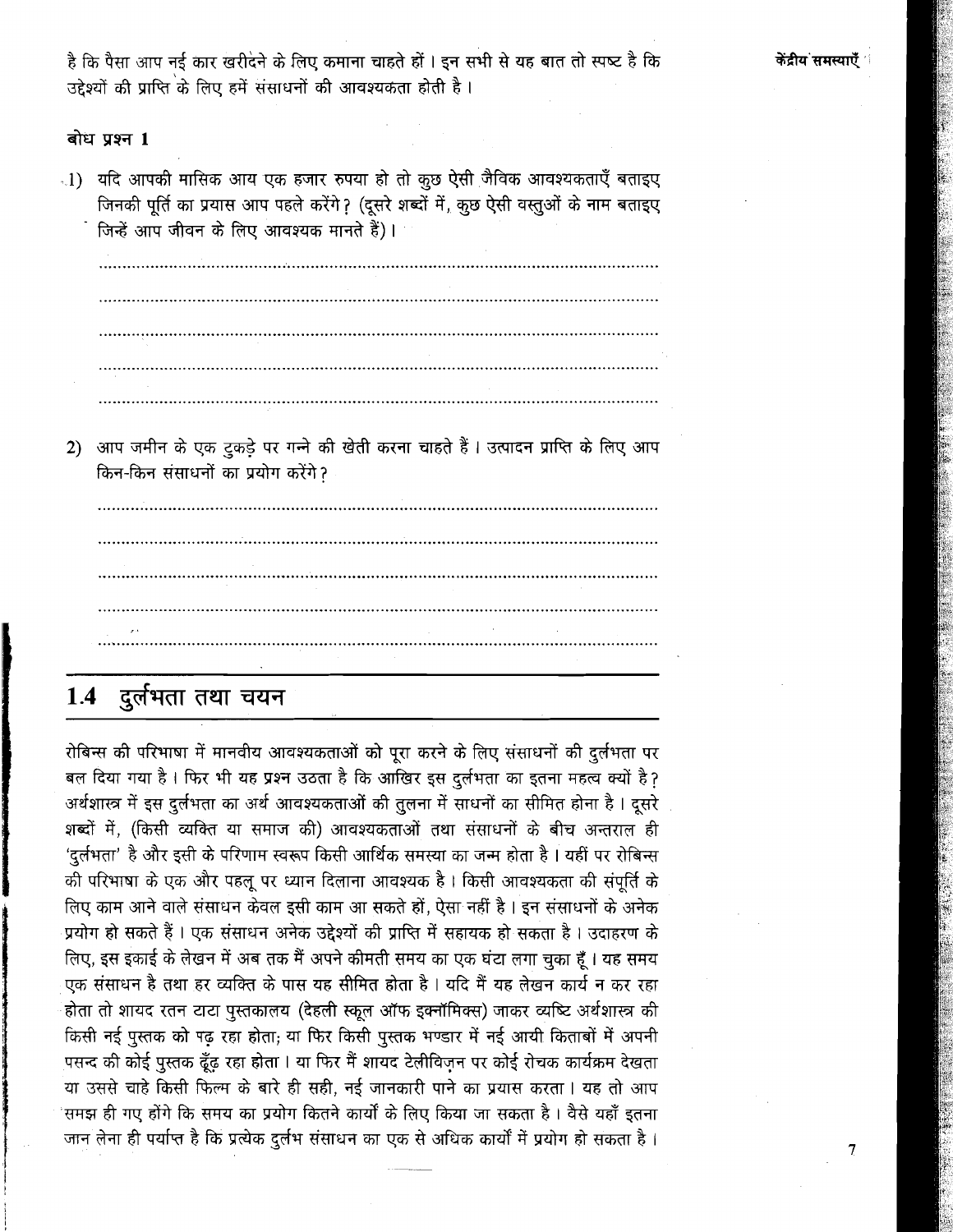अतः हम कौन सा कार्य करें इसका चयन कर सकने की भरपूर गुंजाइश हमारे पास है। किसी भी एक कार्य में अपने सीमित साधन लगाने का अर्थ यह भी होता है कि हम इसे किसी अन्य कार्य में लगाकर जो लाभ पा सकते थे अब नहीं पाएँगे। अर्थशास्त्र का केवल दुर्लभता से ही संबंध नहीं है। यह हमें चयन करने में भी सहायक हो सकता है क्योंकि एक साधन के एक से अधिक उपयोग हो सकते हैं । उदाहरण के लिए यदि हम अपनी आय फलों तथा आइसक्रीम पर खर्च कर डालते हैं, तो रोटी तथा मक्खन नहीं खरीद पाएँगे। यदि अर्थव्यवस्था खनिज तेल का प्रयोग बिजली घरों में कर लेती है तो वह तेल वाहन चलाने के लिए सुलभ नहीं रह पाता । यदि आप अपना जितना समय अर्थशास्त्र के अध्ययन में लगा रहे हैं तो वह समय आप पैसा कमाने में नहीं लगा पाएँगे।

"इसी में अर्थशास्त्र का सार निहित है। जब किसी व्यक्ति (या समूह) के संसाधन उसकी सभी माँगों को एक साथ ही पूरा करने के लिए पर्याप्त सिद्ध नहीं होते तो अर्थशास्त्र अपने अस्तित्व में आता हैं अर्थशास्त्र दुर्लभ साधनों के श्रेष्ठतम प्रयोग में निहित चयन के साथ जुड़ा हुआ है। यदि साधनों की दुर्लभता नहीं हो तो फिर अर्थशास्त्र का अस्तित्व भी नहीं । नोट करें कि इस बात का सच होना कि मानवीय आवश्यकताएँ असीमित हैं, आवश्यक नहीं है। संभवतः वे असीमित हैं। फिर भी इस सच्चाई को परखने के लिए कि 'आवश्यकताएँ असीमित हैं' अनुसंधान की गुंजाइश है। आर्थिक समस्या को जानने के लिए तो केवल इतना ही समझना आवश्यक है कि साधन आवश्यकताओं की तुलना में दुर्लभ अर्थात् कम पड़ रहे हों ।" (David Whynes: Invitation to Economics, पृष्ठ  $15$ ) |

## बोध प्रश्न 2

1) यदि आप कुछ पाना चाहते हो वह प्राप्त कर सकने की स्थिति में भी हो तो क्या सही अर्थों में आपको चयन की समस्या का सामना करना पड़ेगा?

अपने घर से काम करने की जगह पर जाने के लिए आप परिवहन के किन-किन माध्यमों के  $\mathbf{2}$ बीच चुनाव कर सकते हैं?

#### 1.5 चयन समस्या : एक उदाहरण

साधनों एवं आवश्यकताओं के बीच असंतुलन से ही आर्थिक समस्याएँ पैदा होती हैं । इसी असंतुलन से यह प्रश्न पैदा होता है कि संसाधनों का लक्ष्यों की प्राप्ति के लिए उपयुक्ततम प्रयोग किस प्रकार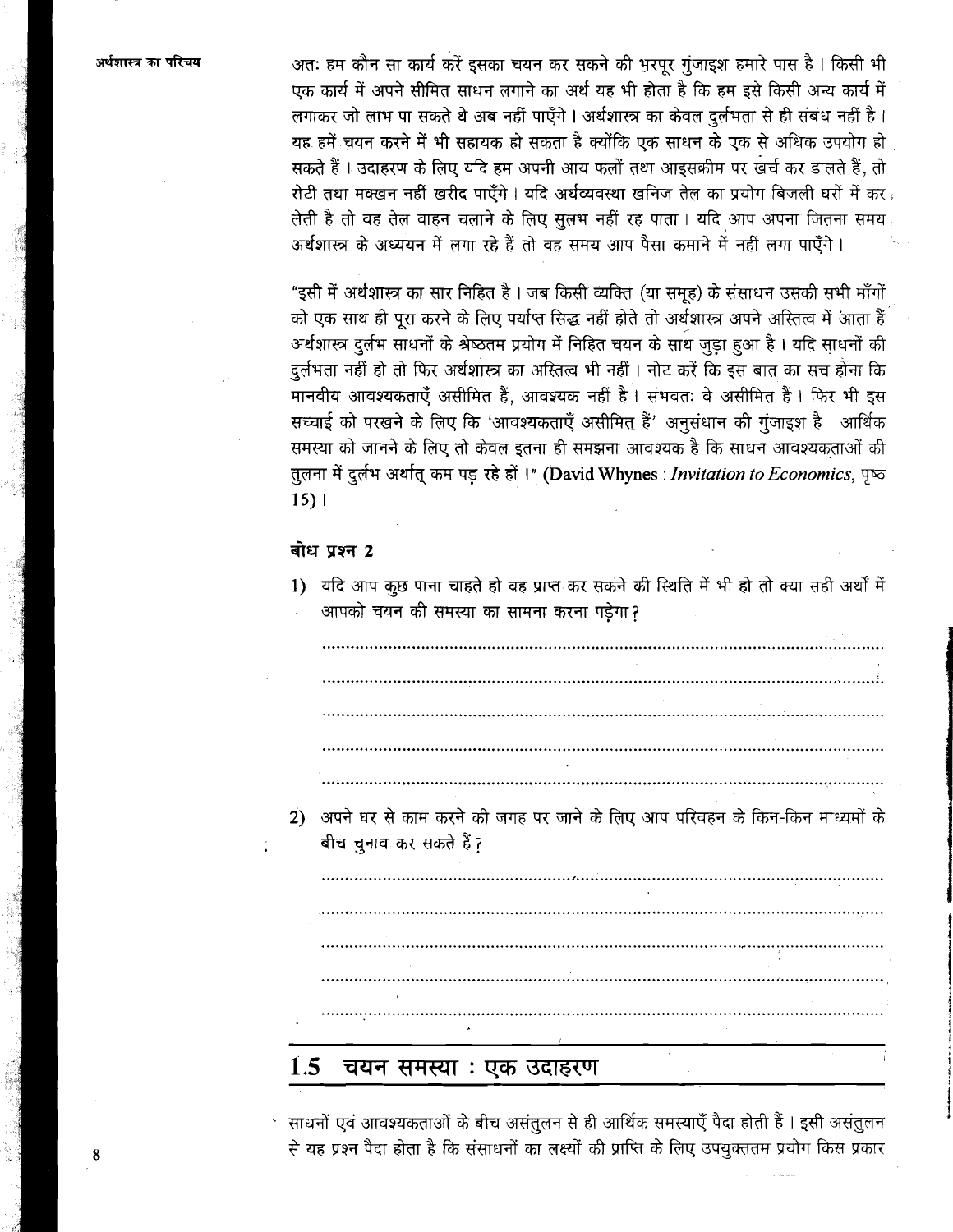हो ॽ किसी भी व्यक्ति एवं समाज के लिए विभिन्न (प्रतियोगी) उद्देश्यों के बीच सीमित संसाधनों का विभाजन करना एक अत्यंत ही महत्त्वपर्ण या केंद्रीय समस्या है। यदि संसाधन इतने काफी होतें कि उन्हें बचाकर रखना जरूरी न रहता या फिर विभिन्न लक्ष्यों के बीच किसी तरह का टकराव नहीं हो, तो फिर समाज को किसी आर्थिक समस्या का सामना ही नहीं करना पड़ता । पर वास्तव में ऐसा नहीं है। संसार को न तो संसाधनों की बहलता का उदार वरदान मिला है और न ही उनके और लक्ष्यों के बीच का संतुलन समाप्त हो पाया है । यह बात जहाँ सोमालिया, इथोपिया, वोलिविया, बंगलादेश, अल्बानिया आदि पिछडे हुए देशों पर तो लागू होती ही है, संयुक्त राज्य अमेरीका, जर्मनी और जापान जैसे समन्नत देश भी इसके दायरे से बाहर नहीं रह पाते । दूसरे शब्दों में, हम कह सकते हैं कि साधनों की सीमितता के दो स्वरूप हैं: स्थानीय तथा विश्वव्यापी। कभी-कभी किसी देश की संपन्नता ऐसा भ्रम-जाल पैदा कर देती है कि जैसे इन देशों में दुर्लभता नाम की कोई समस्या नहीं रह गई है। पर यह बात वास्तव में सच नहीं होती। हर समाज में ऐसी संस्थाएँ होती है जो सीमित संसाधनों के उचित बँटवारे की दिशा में कार्य करती हैं और इन संस्थाओं को ही समाज का आर्थिक ढाँचा या अर्थव्यवस्था का नाम दिया जाता है। ये ही अर्थव्यवस्था में निर्णय करती हैं कि किस 'वस्त का उत्पादन कैसे हो तथा किसके लिए हो?

एक उत्पादन संभावना वक्र दो वस्तुओं के उन विभिन्न जोडों को दर्शाता है जिनका कोई फर्म उत्पादन कर सकती है. यदि

- वह फर्म तकनीकी दृष्टि से उत्पादन की कुशलतम विधि का प्रयोग करे; i)
- ii) संसाधनों का आर्थिक दक्षतापूर्ण आवंटन करे; तथा
- iii) सभी संसाधनों का पूर्ण प्रयोग करे।

यह वक्र हमें बताता है कि यदि एक वस्तु का उत्पादन दिया गया हो तो हम दूसरी वस्तु का कितना अधिक से अधिक उत्पादन कर सकते हैं, यदि प्रौधीगिकी तथा संसाधनों की मात्रा में कोई परिवर्तन न हो । इससे हमें यह ज्ञान होता है कि संसाधन्नी को एक उद्योग से दुसरे में स्थानांतरित कर किस दर पर एक वस्तु के स्थान पर दूसरी वस्तु का उत्पादन किया जा सकता है ॽ यह हमें बताता है कि किस प्रकार खाद्य पदार्थों के स्थान पर कपडे को उत्पादन किया जा सकता है। यानि साधनों का स्थानांतरण करके किस प्रकार एक वस्तु के उत्पादन स्तर में परिवर्तन करके दूसरी वस्तु के उत्पादन को बढ़ाया जा सकता है। इसी दृष्टि से उत्पादन संभावना वक्र को रूपातंरण वक्र (transformation curve) भी कहां जाता है। (देखिए रेखाचित्र 1.1)



चित्र 1.1 : यदि समाज साधनों का कुशलतापूर्वक प्रयोग केवल X वस्तु के उत्पादन के लिए करें तो इस वस्तु का OB मात्रा में उत्पादन हो संकता है। इसी तरह केवल X2 का उत्पादन करने की दशा में OA मात्रा उत्पादित होगी। वक्र AB दोनों वस्तुओं के उन सभी जोड़ों को दर्शाती है जिनका उत्पादन किया जा सकता है। यदि समाज बिंदु P पर उत्पादन करना चाहे तो X1 की OM तथा X2 की ON मात्रा का उत्पादन होगा। हम यह भी कह सकते हैं कि यदि समाज X1 का उत्पादन OM मात्रा में करना चाहे तो वह X2 की ON मात्रा का ही उत्पादन कर पाएगा।

## केंद्रीय समस्याएँ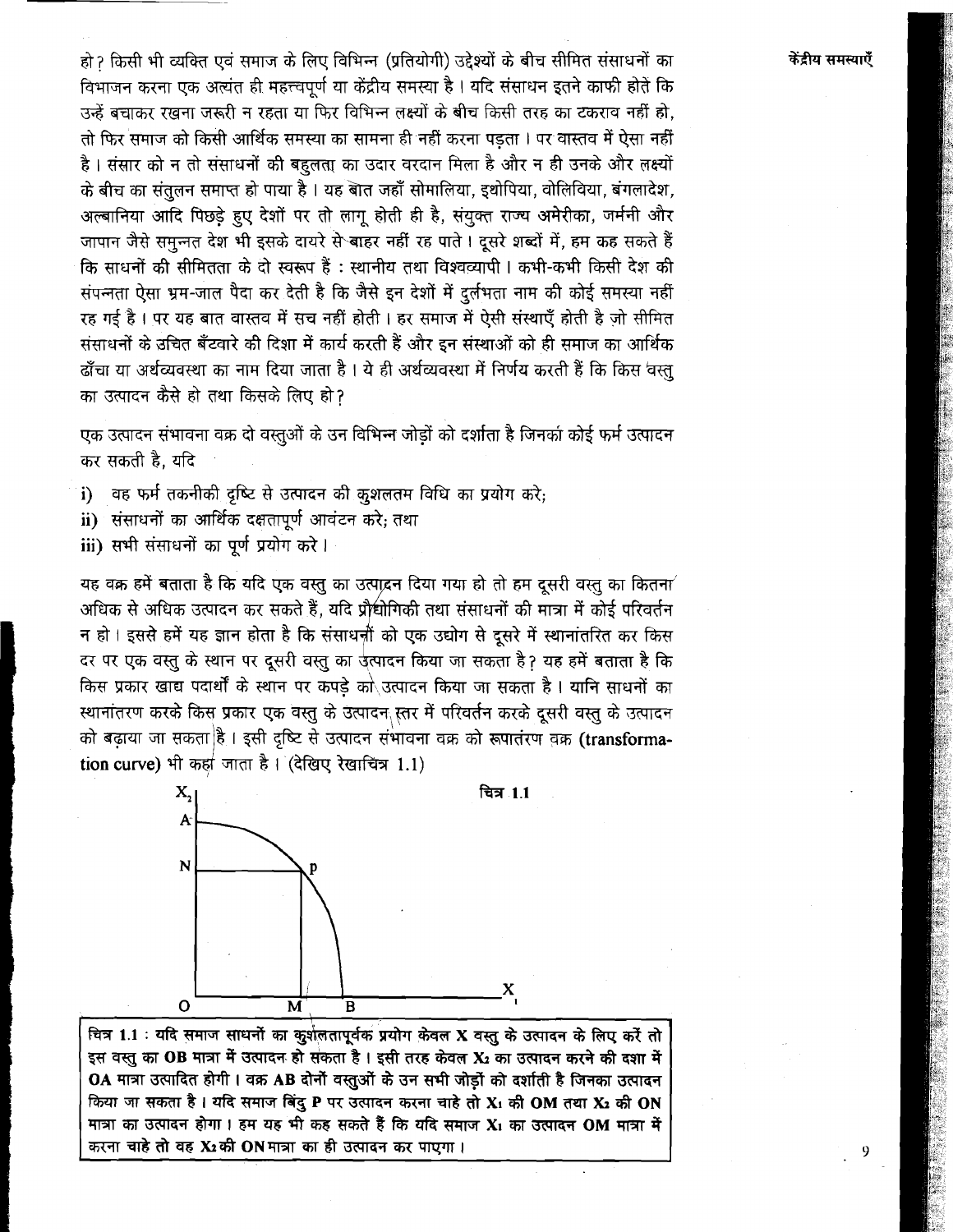उत्पादन संभावना वक्र के प्रयोग द्वारा हम अर्थव्यवस्था की केंद्रीय समस्याओं को समझाने का प्रयास भी कर सकते हैं । हमारी पहली समस्या है कि क्या उत्पादन किया जाए ॽ मान लीजिए कि दो वस्तएँ X तथा X हैं। इनमें से X उपभोक्ता वस्तु तथा X पूँजीगत वस्तु हैं। सैम्युलसन के अनुसार उत्पादन संभावना वक्र समाज का 'चयन पत्र' है। आर्थिक संसाधन तो सीमित मात्रा में ही उपलब्ध हैं । अतः समाज को यह कठिन निर्णय तो लेना ही पड़ेगा कि X का अधिक उत्पादन किया .<br>जाए या फिर X का उत्पादन बढ़ाने में ज्यादा संसाधन लगाए जाएँ या फिर दोनों के बीच कोई संतुलन रखा जाएँ । यह संभव है कि भारत जैसे विकासशील देश में पँजी के आधार को बढाने के लिए देश में पुँजीगत वस्तुओं पर अधिक बल दिया जाए। इसी प्रकार, मजबत पँजीगत आधार वाले जापान जैसे देश में उपभोक्ता वस्तओं के उत्पादन को अधिक बल दिया जा सकता है। (देखिए वित्र 1.2)



चित्र 1.2 : भारत A<sub>r</sub>B<sub>r</sub> संयोजन में पूँजीगत एवं उपभोक्ता पदार्थ उत्पादित कर सकता है और जापान A,B, में। ध्यान दें कि जापान के संयोजन में उपभोक्ता वस्तु की बहुलता है जबकि पूँजीगत पदार्थ की मात्रा काफी सीमित रहती है।

इसी प्रकार उत्पादन संभावना वक्र द्वारा दूसरी केंद्रीय समस्या, अर्थात् कैसे उत्पादन किया जाए, पर भी प्रकाश डाला जा सकता है। वस्तु के उत्पादन के लिए संसाधन सम्मिश्रण का चुनाव ही उत्पादन तकनीक का चयन है। पर यह बात उत्पादन संभावना वक्र से सीधे-सीधे समझ पाना संभव नहीं होता । वस्तुतः हमें उस दक्षता पथ (efficiency locus) का पुनः अवलोकन करना पड़ेगा जिसके आधार पर हम उत्पादन संभावना वक्र का निर्माण करते हैं। मान लीजिए वस्तु X श्रम प्रधान तकनीक से बनती है तथा X, पूँजी प्रधान तकनीक से । भारत का उत्पादन संभावना वक्र AB है । अब यदि इस पर N बिन्दू पर कार्य हो रहा हो तो यह स्पष्ट है कि यहाँ पूँजीगत वस्तुओं का अधिक उत्पादन हो रहा है । अब क्योंकि ये वस्तुएँ पूँजी प्रधान तकनीक से बनी हैं तो हम कह सकते हैं कि भारत में पूँजी प्रधान तकनीक का चलन अधिक है । दूसरी ओर, जापान के उत्पादन संभावना वक्र A, B, N, बिंदु पर उपभोक्ता वस्तुओं की प्रधानता दर्शाता है। पर इससे यह निष्कर्ष निकालना कठिन है कि जापान में श्रम प्रधान तकनीक का चलन अधिक है । जापान जैसे देश में तो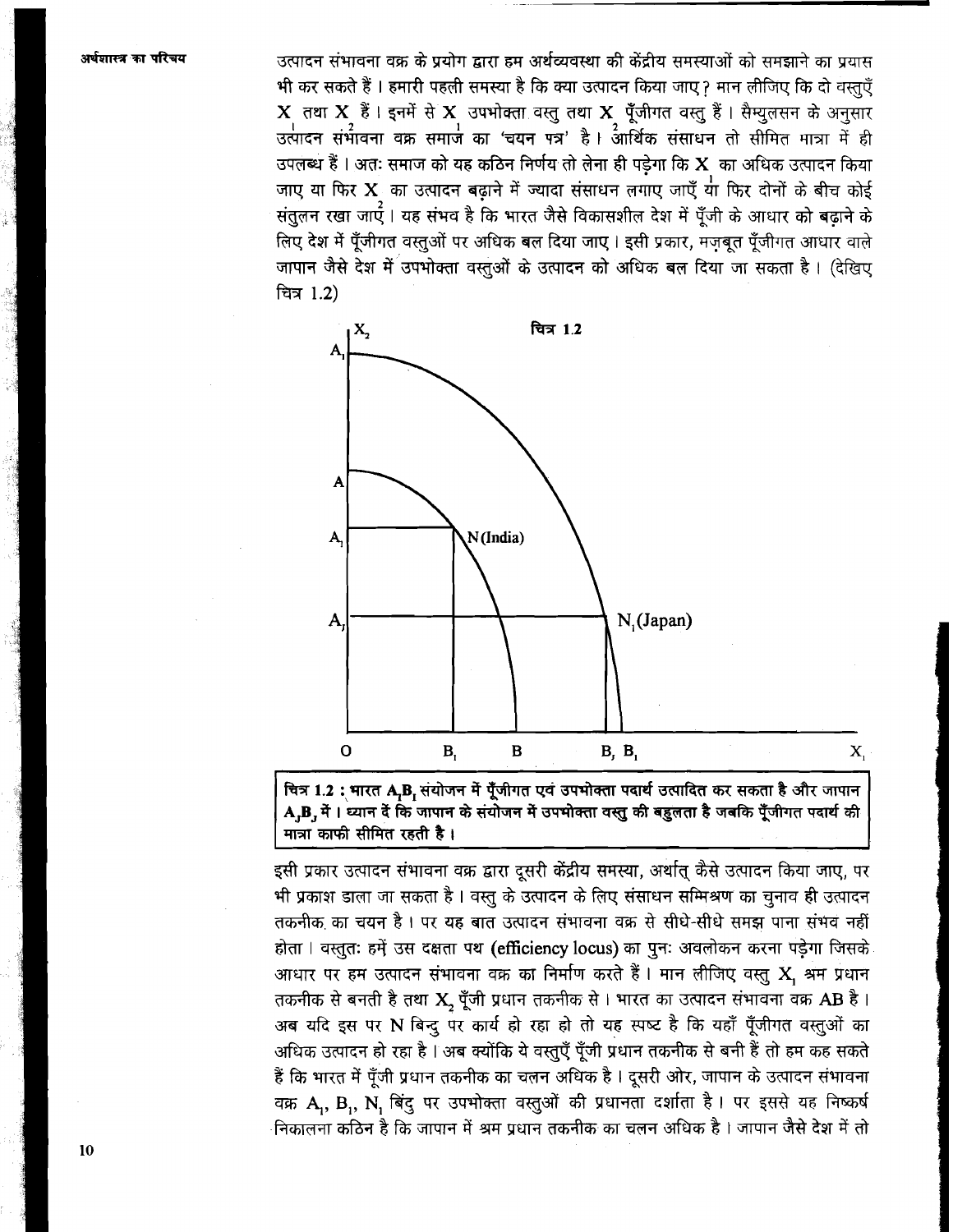केंद्रीय समस्याएँ

वस्तुतः उपभोक्ता वस्तुओं का उत्पादन भी पूँजी प्रधान तकनीकों द्वारा ही होता है। अतः उत्पादन संभावना वक्र द्वारा उत्पादन तकनीकों के विषय में प्रत्यक्ष जानकारी प्राप्त करना कठिन है।

हमारी तीसरी केंद्रीय समस्या है : किसके लिए उत्पादन किया जाए ? इसी को वितरण की समस्या भी कहा जाता है। इस समस्या के समझने के लिए भी उत्पादन संभावना बक्र का सहारा लिया जा सकता है लेकिन अप्रत्यक्ष तौर पर ही । यदि हम यह मान लें कि समाज में आय के वितरण में जितनी अधिक विषमताएँ होंगी उतनी ही विलासिता की वस्तुओं (जैसे कार, रंगीन टी.वी., फ्रिज आदि) की माँग अधिक होगी। विलासिता की वस्तुओं का उत्पादन प्रायः पूँजी प्रधान तकनीक से होता है। इस दृष्टि से चित्र 1.2 में भारत का उत्पादन बिंदु N हैं । यहाँ आय के बँटवारे की व्यापक विषमता को भी दर्शाया जा सकता है। अभी कूछ देर पहले हमने भारत में पुँजी प्रधान तकनीक से बनी वस्तुओं के उत्पादन की प्रधानता को एक विकासमान देश की आवश्यकता के नाम पर उचित ठहराया था। अतः जब तक हमें यह पता न हो कि X, अक्ष पर कौन-सी पूँजी प्रधान तकनीक से बनी वस्तुएँ दिखाई गई है हम किसी निष्कर्ष पर नहीं पहुँच सकते । यदि ये वस्तुएँ उत्पादन करने वाली मशीनें आदि हैं तो यह एक विकासशील अर्थव्यवस्था का प्रतीक होगा। पर, यदि इस अक्ष पर केवल विलासिता की वस्तुएँ हों तो यह अर्थव्यवस्था में आय के असमान वितरण की ही जानकारी हमें दे पाएगा । इसी तरह जापान के उत्पादन बिंदू N., की व्याख्या भी अन्य सहायक जानकारी के आधार पर करना ही उचित होगा।

# 1.5.1 अर्थव्यवस्था में वस्तुओं का अर्थ

रोटी, मक्खन, कमीज़, पैंट, स्कर्ट, पैन्सिल, कुर्सी, मेज, साइकिल, कार, घड़ी आदि भौतिक पदार्थों, जिनसे मानवीय आवश्यकताओं की पूर्ति होती है, को हम वस्तुओं या चीज़ों का नाम देते हैं। ये मानवीय आवश्यकताओं को पूरा करने के भौतिक माध्यम हैं। इनकी उत्पत्ति प्रकृति में उपलब्ध सामग्री का भौतिक, रासायनिक, जैविक, स्थैतिक और सामयिक परिवर्तन द्वारा संभव होती है। अक्सर हम वस्तुओं, उत्पादों तथा चीजों आदि शब्दों का अर्थ एक समान मानते हुए ही इनका प्रयोग करेंगे ।

इन वस्तुओं/उत्पादनों/चीजों की तीन विशेषताएँ होती हैं:

- इनकी भौतिक विशेषताएँ ये किस प्रकार किसी मानवीय इच्छा की पूर्ति में सहायक हैं ? i)
- ii) वह समय (तिथि) जिस पर वस्तुएँ उपलब्ध होती हैं उदाहरण के लिए इस वर्ष उपलब्ध कार पिछले वर्ष उपलब्ध कार के अपेक्षा भिन्न मानी जाएगी, चाहे वह उसी नाम की कार हो।
- iii) वह स्थान जहाँ पर ये वस्तुएँ उपलब्ध होती हैं। पैरिस में उपलब्ध कमीज़ दिल्ली में उपलब्ध कमीज से भिन्न मानी जाएगी।

## बोध प्रश्न 3

1) एक उत्पादन संभावना वक्र अर्थव्यवस्था का चयन-पत्र है। यदि अर्थव्यवस्था के सीमित साधनों का पूर्ण प्रयोग हो रहा हो तो वह अर्थव्यवस्था उत्पादन संभावना वक्र पर कार्य करेगी या उसके भीतर ?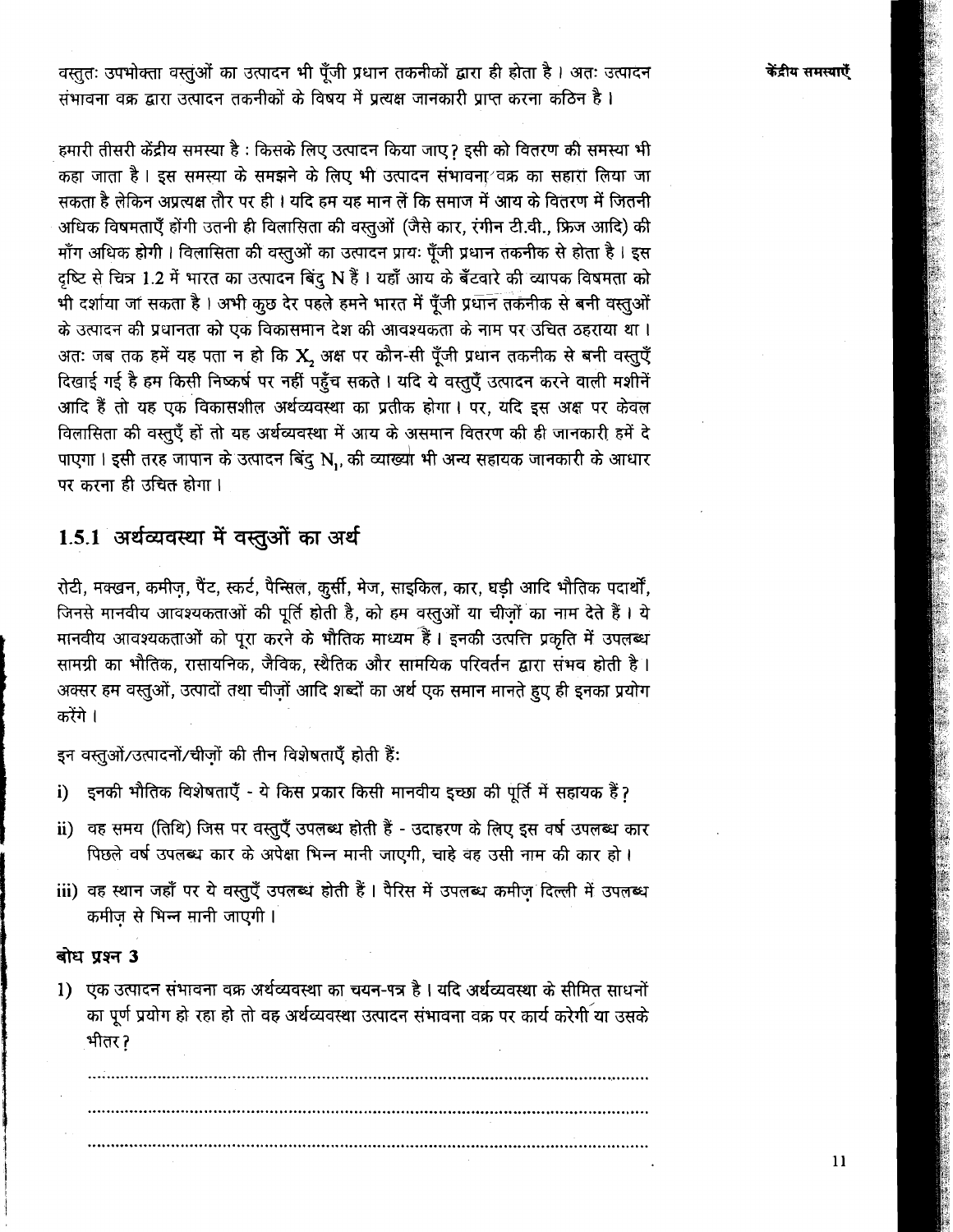यदि संसाधनों की मात्रा बढ रही हो तो उत्पादन संभावना वक्र का क्या होगा? यह बाहर की  $2)$ तरफ खिसकेगा या अन्दर की तरफ?

# 1.5.2 एक और व्याख्या

आइए, रोबिन्स की परिभाषा के और पहलू पर भी ध्यान दें : उन्होंने अर्थशास्त्र को एक विज्ञान माना है। अब प्रश्न यह है कि यह किस प्रकार का विज्ञान है? क्या हम इसे भौतिक अथवा रसायन शास्त्र की कोटि का विज्ञान कह सकते हैं ? कदापि नहीं । अर्थशास्त्र तो मानवीय व्यवहार का अध्ययन करता है और यह व्यवहार काल एवं परिस्थितियों से प्रभावित हुए बिना नहीं रह पाता । इसीलिए अर्थशास्त्र को एक यथार्थ (exact) विज्ञान नहीं कहा जा सकता। किस स्थिति में मानव क्या व्यवहार करेगा-- यह सुनिश्चित नहीं है। अतः प्राकृतिक घटनाक्रमे का पूर्वानुमान लगाने की तुलना में मानवीय व्यवहार का पूर्वानुमान कर पाना कहीं अधिक कठिन होता है। आर्थिक घटनाक्रम की अपेक्षा प्राकृतिक घटनाक्रम की नियमित आवृति कहीं अधिक निश्चित मात्रा में व्यक्त करने योग्य, प्रदर्शनीय तथा मापे जाने योग्य होती है। अर्थशास्त्र एक विज्ञान भी है और कला भी। इसका संबंध उत्पादन, वितरण और उपभोग से जुड़ी मानवीय गतिविधियों से है, इस नाते यह एक उदार कला (liberal art) है। किंतु अर्थशास्त्र की कार्यविधि तथा निष्कर्ष पद्धति तो विज्ञान की कार्य शैली जैसी ही है। वैज्ञानिक कार्य पद्धति कैसी होती है? वैज्ञानिक पद्धति में वास्तविक जगत के पदार्थों तथा घटनाक्रमों पर आधारित कुछ पूर्व धारणाएँ होती हैं और साथ ही एक मॉडल (model) होता है जो तर्क के आधार पर इन पदार्थों तथा घटनाक्रमों के बीच संबंध स्थापित करता है। इस मॉडल को पूर्व धारणाओं पर लागू कर कुछ निष्कर्ष निकाले जाते हैं जिन्हें नियमों की संज्ञा दी जाती है। अंत में पदार्थों के बारे में वास्तविक जानकारी प्राप्त कर इन नियमों की सत्यता की जाँच की जाती है ।

## बोध प्रश्न 4

1) यदि एक सेब ऊपर की ओर उछाला जाए तो वह हमेशा नीचे वापस आता है। यह पूर्वानुमान हमेशा शत प्रतिशत सही बैठता है। पर यदि सेब की कीमत कम की जाए तो क्या हमेशा ही लोग उसका अधिक उपभोग करेंगे? क्या इस विषय में भी आपका अनुमान सदा सत्य होगा?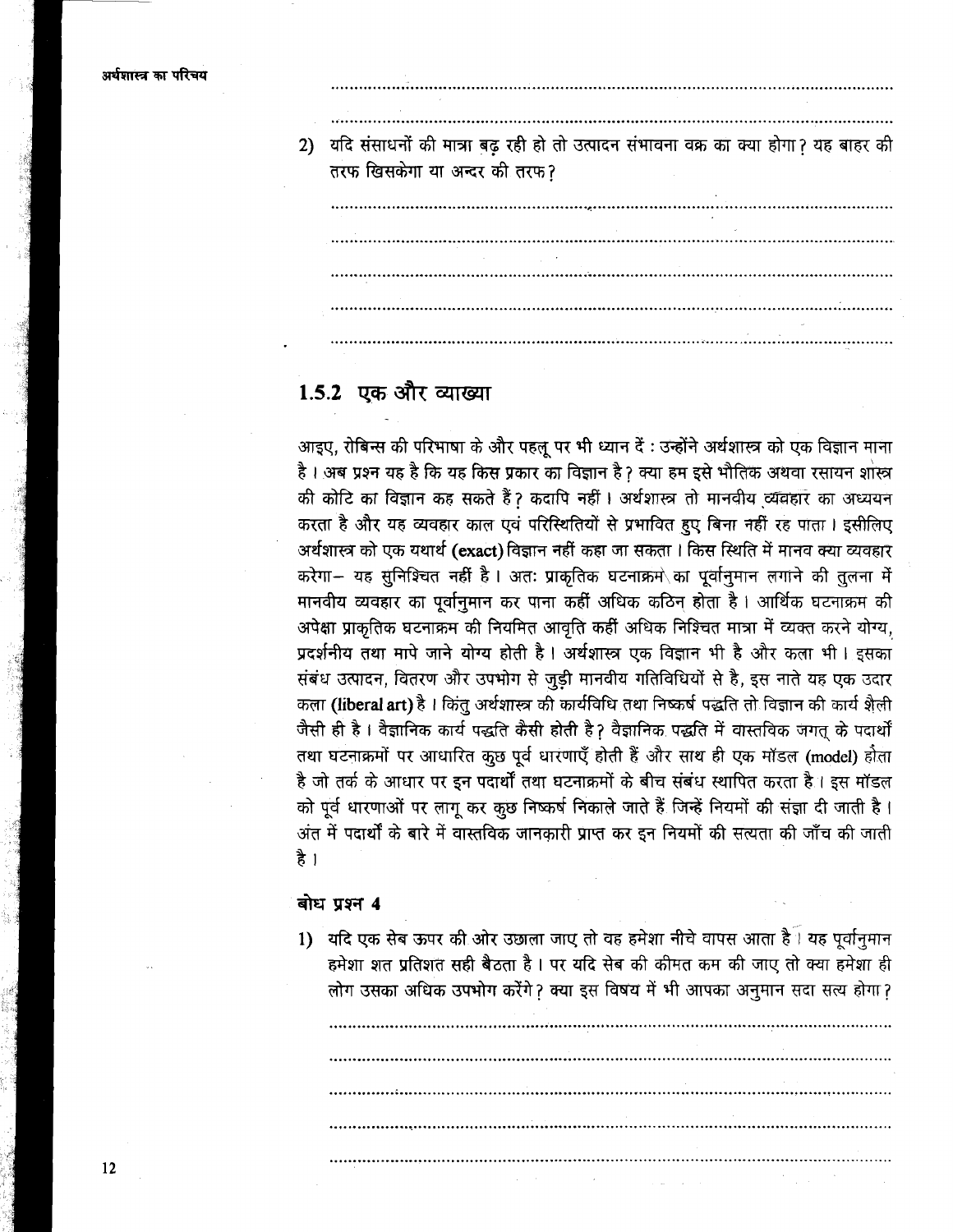केंद्रीय समस्याएँ

2) अर्थशास्त्र किस दृष्टि से एक विज्ञान है?



### वास्तविक तथा आदर्श अर्थशास्त्र  $1.6$

अर्थशास्त्र के अध्ययन में सामान्यतः वास्तविक (positive) तथा आदर्श (normative) अर्थशास्त्र के बीच भेद किया जाता है।

वास्तविक अर्थशास्त्र आर्थिक विचारों और प्रश्नों को वैज्ञानिक दृष्टिकोण से देखता है। जैसे किसी वस्तु की कीमत का निर्धारण किस तरह होता है या फिर, किसी फर्म में अथवा अर्थव्यवस्था में रोजगार का स्तर किन बातों पर निर्भर करता है, कोई फर्म आगतों का अनुकूलतम सम्मिश्रण किस प्रकार तय करती है आदि । इन सभी प्रश्नों में किसी प्रकार का कोई नैतिक विवाद नहीं होता । इसके विपरीत **आदर्श अर्थशास्त्र में हम नैतिक विषयों पर ही चर्चा करते हैं** । जैसे किसी अर्थव्यवस्था में संसाधनों के बँटवारे का 'सबसे अच्छा' तरीका क्या हो? एक समाज अपनी राष्ट्रीय आय का आबंटन किस प्रकार करे? मुद्रा-स्फीति अच्छी होती है या बुरी? क्या अर्थव्यवस्था को श्रम की दृष्टि से पूर्ण रोज़गार स्तर पर ही कार्य करना चाहिए आदि। इन सभी मामलों में कहीं न कहीं मूल्य-मान अवश्य जुड़े होते हैं और यह मूल्य-मान विश्लेषक स्वयं ही निर्धारित करते हैं । इसी कारण ये मानदंड आदर्श कहलाते हैं । ये वैज्ञानिक सिद्धांत नहीं कहे जा सकते । विश्लेषक इन सिद्धांतों को अपने वर्ग और विचारधारा के आधार पर बनाता है। इन सिद्धांतों में वैज्ञानिक प्रश्न नहीं उठाए जाते। इनमें पूर्व धारणाएँ तथा निष्कर्ष नैतिक आधार पर होती हैं। इन सिद्धांतों के पीछे पूर्व धारणाओं को स्वीकार (अस्वीकार) कर कोई भी इन पर आधारित निष्कर्षों को सहज ही स्वीकार या अस्वीकार कर सकता है। अर्थशास्त्र में विद्वानों के बीच में मतभेदों को दूर करना सामान्यतः संभव नहीं हो पाता क्योंकि इन सिद्धांतों में सभी पूर्व धारणाएँ तथा निष्कर्ष नैतिकता पर आधारित होती हैं । ऐसे मामलों में बिना किसी अंतिम फैसले पर पहुँचे कोई भी व्यक्ति चाहे जितनी देर विवाद कर सकता है। यही नहीं, नैतिक अवधारणाओं की सत्यता की जाँच आँकड़ों के आधार पर नहीं की जा सकती।

दूसरी ओर, यद्यपि वास्तविक अर्थशास्त्र में वैज्ञानिक प्रश्नों से ही वास्ता पड़ता है तथा वैज्ञानिक विधि से ही सिद्धांत बनाया जाता है. पर फिर भी अर्थशास्त्रियों के बीच मतभेद हो सकते हैं। ये मतभेद किसी समस्या विशेष के अध्ययन में मॉडल या सिद्धांत के चुनाव से जुड़े हो सकते हैं। किसी समस्या के प्रति अर्थशास्त्रियों के नजरिये में अंतर भी मतभेद का कारण बन सकता है। पर इस प्रकार के मतभेदों को आँकड़ों के आधार पर इनकी सत्यता की जाँच कर सुलझाया जा सकता है। किसी भी सिद्धांत की आँकड़ों के आधार पर पुष्टि के दौरान भी आँकड़ों की उपयुक्तता को लेकर मतभेद हो सकते हैं फिर चाहे वह अर्थशास्त्र हो या भौतिकशास्त्र। प्राकृतिक विज्ञान में तो प्रयोगशाला में परीक्षणों द्वारा आँकड़ों को इकट्ठा किया जा सकता है। किंतु अर्थशास्त्र में तो हमें अपूर्ण सांख्यिकीय विधियों के सहारे ही आवश्यक जानकारी का संग्रह करना पड़ता है। इसलिए एक ही समस्या के अध्ययन में दो वास्तविक अर्थशास्त्रियों के निष्कर्ष अलग-अलग हो सकते हैं। अन्ततः इन मतभेदों का निपटारा सिद्धांतों को आँकड़ों की कसौटी पर कसकर ही हो पाता है।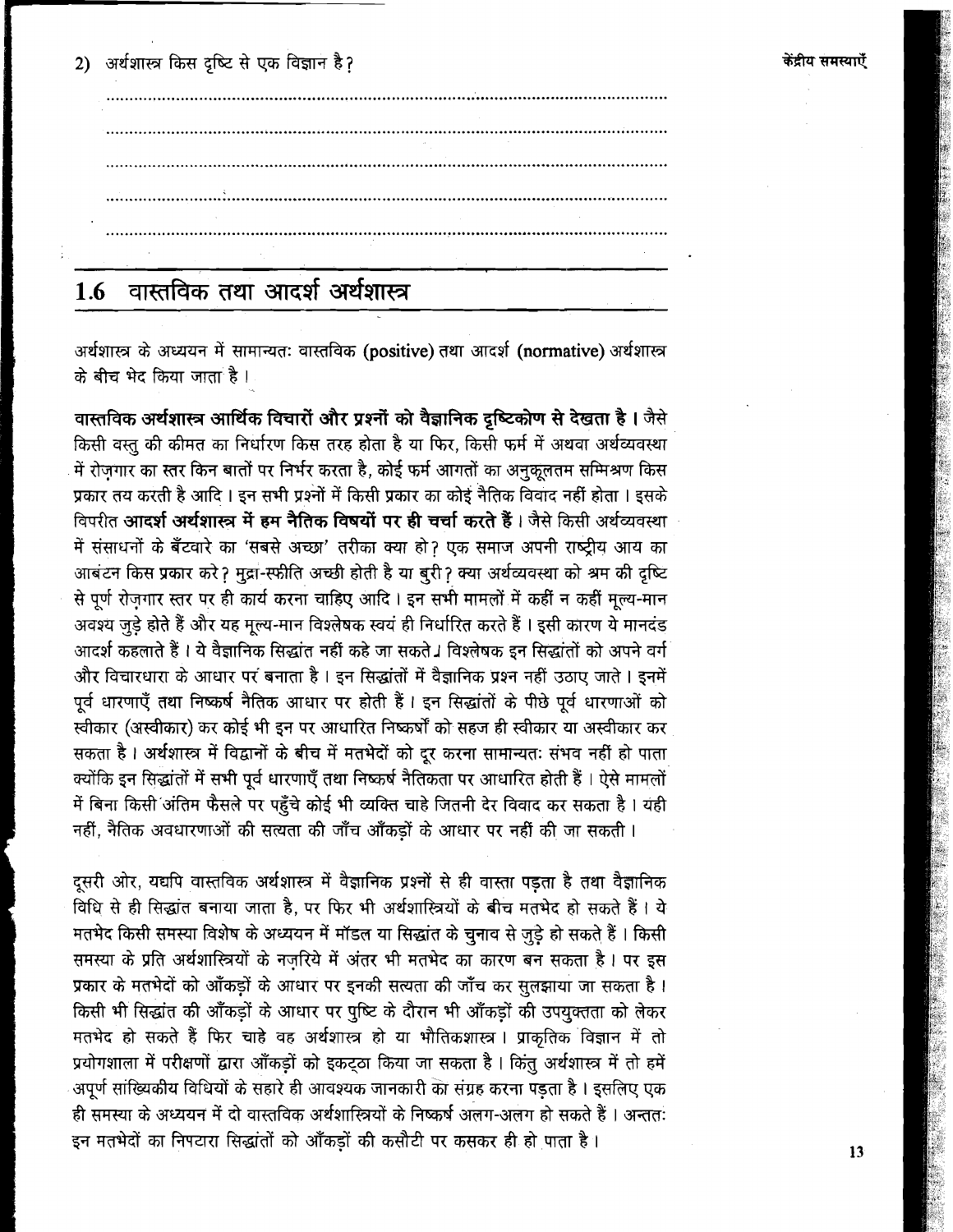## बोध प्रश्न 5

- 1) निम्नांकित वाक्यांशों को ध्यान से पढ़ें और यह बताएँ कि इनमें से कौन-सा वास्तविक तथा कौन-सा आदर्शी है ?
	- अर्थव्यवस्था में बेरोजगारी कम की जानी चाहिए: क)
	- ख) भारत का भुगतान-शेष संतुलन में नहीं है;
	- निवेश का निर्धारण आय द्वारा होता है:  $\eta$ )
	- स्फीति परं नियंत्रण रखना चाहिए: ਬ)
	- भारतीय अर्थव्यवस्था में सार्वजनिक क्षेत्र का होना वांछनीय नहीं है:  $\overline{s})$
	- च) कीमतों पर नियंत्रण होना ही चाहिए:
	- राशन व्यवस्था से कार्यकुशलता/दक्षता कम हो जाती है; ত)
	- भारत पेट्रोल का आयात भी करता है. निर्यात भी:  $\overline{u}$ )
	- भारत एक गरीब देश है: तथा হা)
	- 51) विषमता कम करनी चाहिए।

### $1.7$ सारांश

इस इकाई में हमने एक अर्थव्यवस्था की केंद्रीय समस्याओं के बारे में बातचीत की है । हम किसी भी काल में या समाज में हों, हमें संसाधनों को मितव्ययता से प्रयोग करने की समस्या का सामना करना पड़ता है। हमारी इच्छाएँ असीमित ही रहती हैं क्योंकि सामाजिक विकासक्रम नई-नई इच्छाओं-आवश्यकताओं को जन्म देता रहता है। यह प्रक्रिया निरंतर चलती रहती है। किंतु साधनों की सीमित मात्रा के कारण हम किसी भी समय केवल कुछ ही इच्छाओं की तुष्टि कर पाते हैं– सभी की संतुष्टि हो नहीं पाती। यह बात व्यक्ति के लिए भी उतनी ही सही है जितनी कि किसी सामाजिक परिवारों में रहने वाले समूह के लिए। इसी कारण से लॉयनल रॉबिन्स की अर्थशास्त्र की परिभाषा अपने आप में बहुत सटीक बन जाती हे। अर्थशास्त्र 'मितव्ययता' से जुड़ा है। साधनों की सीमितता तथा इच्छाओं की असीमितता दुर्लभता को जन्म देती है। इसी से अर्थशास्त्र की मूलभूत समस्या अर्थात् साधनों के वैकल्पिक उपयोगों के बीच में ऐसे उपयुक्त चयन की समस्या पैदा होती है कि मनुष्य की असीमित इच्छाओं में से कुछ की संतुष्टि की जा सके। दुर्लभता गरीब तथा संपन्न देशों पर समान रूप से लागू होती है। भारत में यदि जरूरतों के हिसाब से साधन सीमित लगते हैं तो संयुक्त राज्य अमेरिका जैसे अमीर देश में भी साधन अपर्याप्त ही रहते हैं । हाँ, यह बात अवश्य सच है कि दोनों देशों में इच्छाओं और साधनों के स्वरूप काफी अलग-अलग हो सकते हैं। चयन की समस्या एक उत्पादन संभावना वक्र से समझाई जा सकती है। साधनों एवं इच्छाओं के असंतुलन से ही केंद्रीय समस्याएँ पैदा होती हैं:

सीमित साधनों से किन वस्तुओं का उत्पादन किया जाए? अर्थव्यवस्था खाद्य सामग्री का  $\mathbf{i}$ अधिक उत्पादन करे या महँगी कारों का? निर्यात के लिए ज्यादा उत्पादन हो या घरेलू उपभोग के लिए?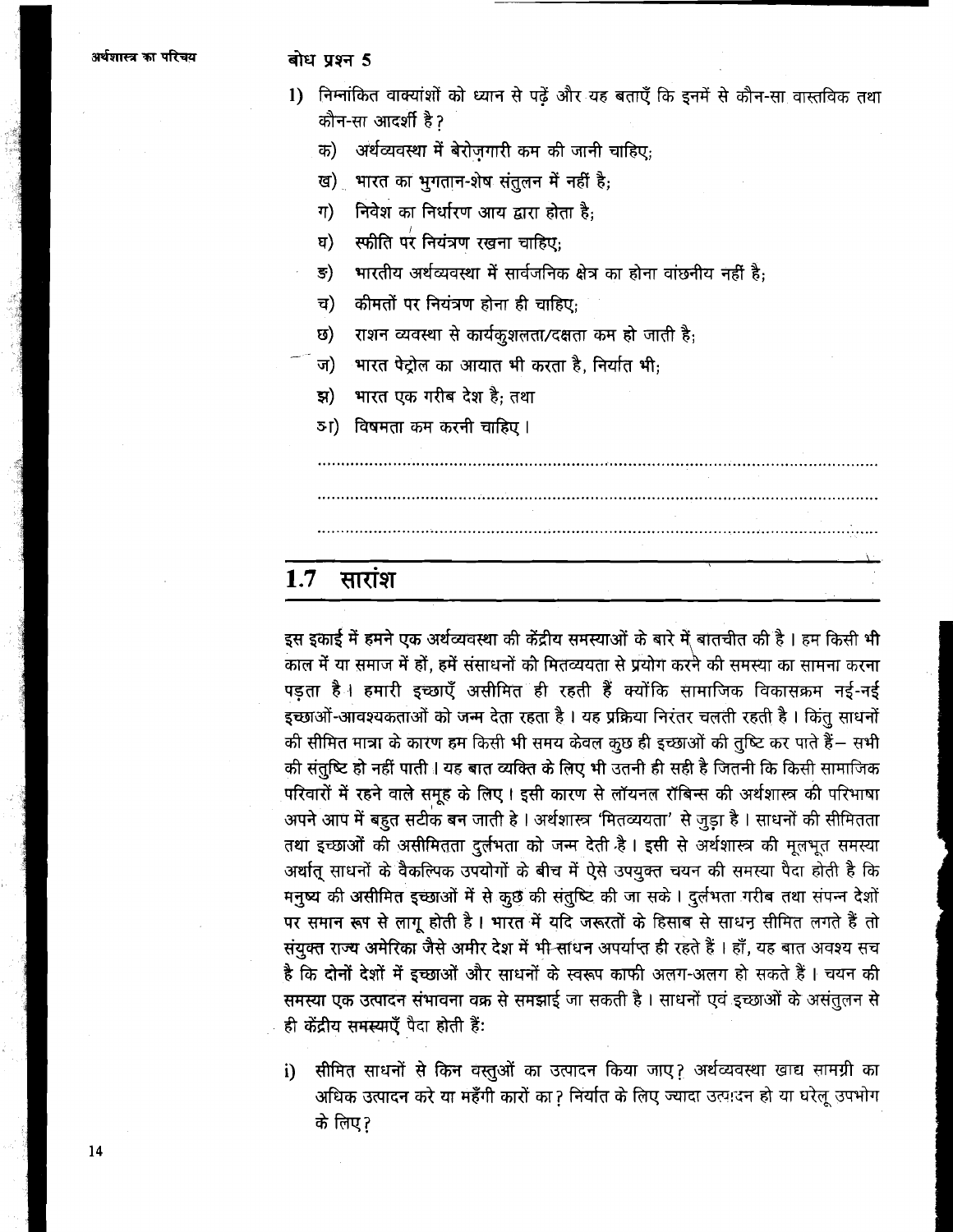- ii) वस्तुओं का उत्पादन कैसे किया जाए? अर्थात् मानवीय आवश्यकताओं की पूर्ति के लिए सीमित साधनों का संयोजन किस प्रकार किया जाए? यह बात उत्पादन की तकनीक से जुड़ी है। इसका एक उदाहरण है: श्रम प्रधान तकनीक का प्रयोग हो या फिर पुँजी-प्रधान तकनीक का ?
- iii) उत्पादन किनके लिए हो ? वस्तुओं का उत्पादन करने के बाद भी उनके आबंटन का प्रश्न बचा रहता है- अर्थात् उपभोक्ताओं में वस्तुएँ क़ैसे बाँटी जाएँ- अमीरों को अधिक वस्तु मिले या गरीबों को ।

ये ऐसी मूलभूत समस्याएँ है जिनसे सभी अर्थव्यवस्थाओं को जुझना पड़ता है। प्रत्येक अर्थव्यवस्था अपनी संस्थागत रचना के अनुरूप इनके समाधान भी खोज लेती है। अतः कही स्वतंत्र बाजार व्यवस्था, कहीं केंद्रीय आयोजन तो कहीं बाजार एवं आयोजन की मिलीजुली व्यवस्था से आर्थिक समस्याओं का निदान किया जाता है।

इस इकाई के अंत में हमने वास्तविक तथा आदर्श अर्थशास्त्र के भेद पर चर्चा की है। जहाँ वास्तविक अर्थशास्त्र किसी वस्तु की कीमत के निर्धारण जैसी समस्याओं से संबंद्ध है वहीं आदर्श अर्थशास्त्र का वास्ता नैतिकता, वांछनीयता आदि के सवालों से पड़ता है। जैसे अर्थव्यवस्था में मजदूरी की उचित दर क्या हो? प्रत्यक्ष अर्थशास्त्र में मूल्य-मानों के लिए कोई स्थान नहीं होता पर आदर्शी स्वरूप में तो सभी कुछ व्यक्ति मूल्य-मानों पर ही आधारित रहता है। ये मूल्यमान भी अंततः किसी समाज में व्यक्ति की अपनी स्थिति तथा विचारधारा पर ही निर्भर रहते हैं।

| $1.8$ शब्दावली       |                                                                                                                                                                                                                                   |  |  |  |
|----------------------|-----------------------------------------------------------------------------------------------------------------------------------------------------------------------------------------------------------------------------------|--|--|--|
| अर्थशास्त्र          | अंग्रेजी शब्द इक्नॉमिक्स ग्रीक भाषा का है– इसका अर्थ<br>है 'घर' और 'कानून' । अर्थात् गृह प्रबंध का सिद्धांत ।<br>क्योंकि संसाधन सीमित हैं और इच्छाएँ अतः अर्थशास्त्र<br>का संबंध साधनों के किफायतपूर्ण उपयोग से है।               |  |  |  |
| आदर्श अर्थशास्त्र    | अर्थशास्त्र का यह स्वरूप नैतिक पहलूओं, प्रश्नों और<br>समस्याओं से जुड़ा हुआ है । इसमें 'क्या बेरोज़गारी भत्ता<br>दिया जाना चाहिए? अथवा 'क्या सरकार को कीमत<br>नियंत्रण लागू करना चाहिए'? जैसे प्रश्नों पर विचार<br>किया जाता है । |  |  |  |
| वास्तविक अर्थशास्त्र | इस स्वरूप में अर्थशास्त्र वैज्ञानिक व्यवहार से जुड़े प्रश्नों<br>का विश्लेषण करता है– अर्थात् किन वस्तुओं का, कैसे<br>उत्पादन किया जाए? यहाँ बिना मूल्य-मानों की चिन्ता<br>किए ही इन प्रश्नों का समाधान किया जाता है।             |  |  |  |
| आवश्यकताऐँ           | वस्तुओं और सेवाओं को पाने की इच्छा। जब व्यक्ति<br>अपनी आवश्यकता की पूर्ति के लिए कुछ खर्च करने का<br>तत्पर हो जाता है तो यही आवश्यकता 'माँग' का रूप<br>धारण कर लेती है ।                                                          |  |  |  |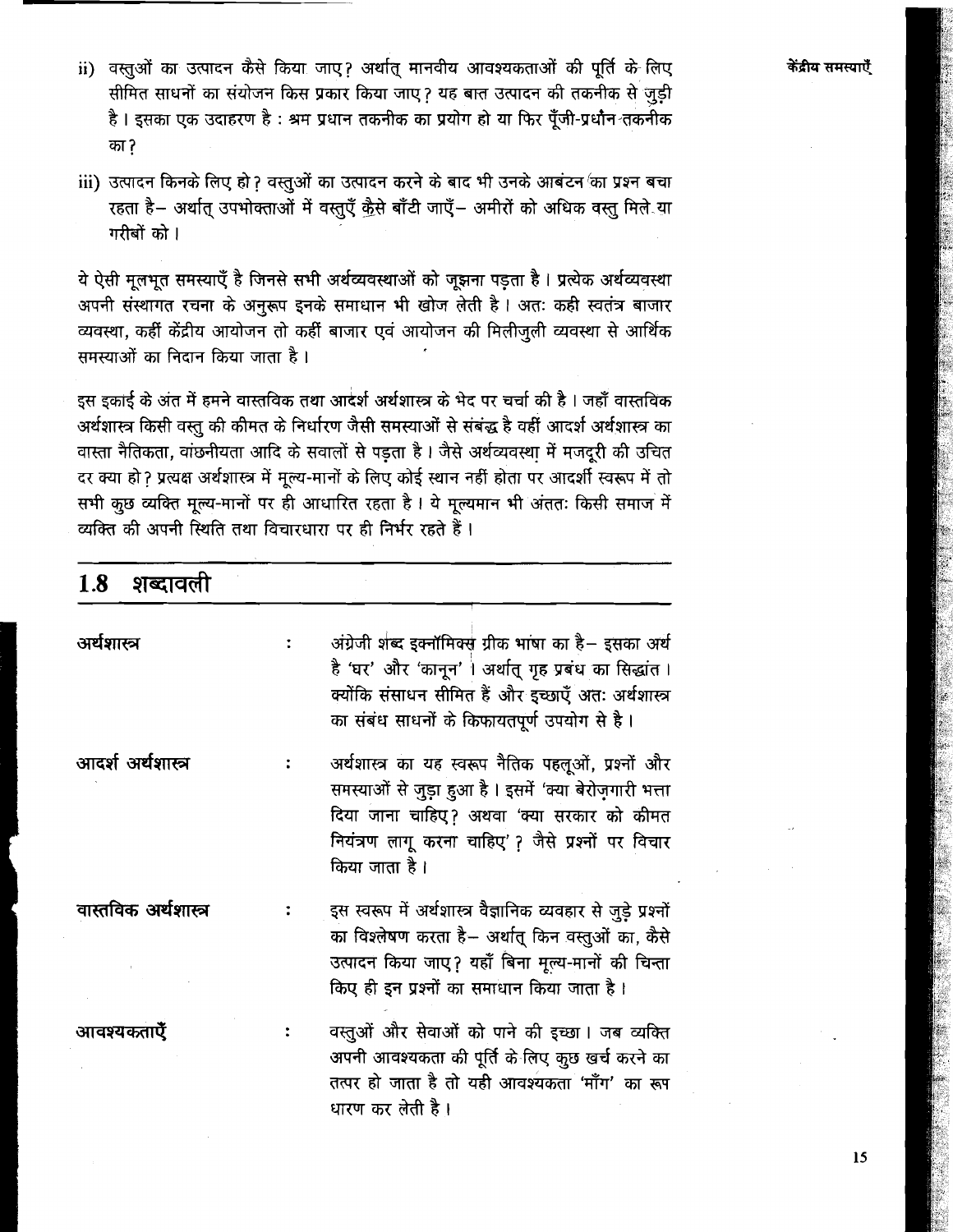| परिचय | उत्पादन संभावना/सीमा वक्र | उन सभी उत्पाद संयोजनों का समूह जो एक फर्म या<br>अर्थव्यवस्था कुशलतम तकनीक तथा संसाधनों के कुशलतम<br>बँटवारे के आधार पर उत्पादन कर सकती है ।                                                                                                                                                                                                                                                  |
|-------|---------------------------|----------------------------------------------------------------------------------------------------------------------------------------------------------------------------------------------------------------------------------------------------------------------------------------------------------------------------------------------------------------------------------------------|
|       | उद्यम अथवा फर्म           | बाज़ार में विक्रय हेतु वस्तुओं तथा सेवाओं आदि का<br>उत्पादन करने वाले संगठन को फर्म या उद्यम का नाम<br>दिया जाता है। यह संगठन संसाधन खरीदकर उनके<br>माध्यम से उत्पादन करता है तथा उत्पादित वस्तुओं आदि<br>की बाज़ार में बिक्री करता है । इस कार्य से जुड़े जौखिमों<br>का वहन भी यही संगठन करता है । संगठन की आंतरिक<br>गतिविधियाँ श्रम के विभाजन तथा पारस्परिक सहयोग पर<br>आधारित होती हैं । |
|       | दुर्लभता                  | मानवीय आवश्यकताओं का उपलब्ध सामग्री से अधिक<br>होना ही दुर्लभता को जन्म देता है । यह आवश्यकताओं<br>तथा साधनों के असंतुलन से होती है । दुर्लभता तुलनात्मक<br>अर्थ में ही होती है।                                                                                                                                                                                                             |
|       | ध्येय                     | आर्थिक गतिविधियों में संलग्न व्यक्तियों के लक्ष्य ।                                                                                                                                                                                                                                                                                                                                          |
|       | पूँजी                     | इसमें सभी मानव निर्मित उत्पादन साधन आते हैं । यह<br>समाज के उत्पादन का वह हिस्सा होता है जो भविष्य में<br>उत्पादक कार्यों में प्रयोग के लिए अलग रख दिया जाता<br>है। इसमें मशीनें, संयंत्र, भवन आदि सम्मिलित होते हैं।                                                                                                                                                                        |
|       | भूमि                      | यह एक ऐसा उत्पादन साधन है जिसमें हम सभी प्रकृति<br>से मिले सभी संसाधनों को शामिल करते हैं।                                                                                                                                                                                                                                                                                                   |
|       | साधन                      | ध्येय की प्राप्ति में सहायक संसाधन।                                                                                                                                                                                                                                                                                                                                                          |
|       | श्रम                      | उत्पादन साधन के रूप में मनुष्य की सभी मानसिक व<br>शारीरिक शक्तियाँ ।                                                                                                                                                                                                                                                                                                                         |
|       | वस्तुए                    | मानवीय आवश्यकताओं को पूरा करने के भौतिक साधनों<br>को हम वस्तुएँ कहते है। अर्थशास्त्र में चीज़ों, वस्तुओं,<br>उत्पादों आदि शब्द एक-दूसरे पर्याय के रूप में प्रयोग होते<br>हैं ।                                                                                                                                                                                                               |
|       |                           |                                                                                                                                                                                                                                                                                                                                                                                              |

#### 1.9 कुछ उपयोगी पुस्तकें

Begg, D.R., Dornbusch, S.Fischer(l991), Macroeconomics (4th Edition), McGraw-Hill Book Co. New York

Lipsey, Richard (1997), Introduction to Positive Economics (8th Edition). Oxford University Press (ELBS Edition), London

Nicholson, W.(1995), Intermediate Micro Economics (VIth Edition), Dryden Press, New York.

Roychoudhry, Kalyanjit (1999), Modern Microeconomics (I1 Edition), Book Land, Delhi

Salvatore D.(1996), Micro Economic Theory (Schaum series 3rd Edition), McGraw-Hill Book Co., New York.